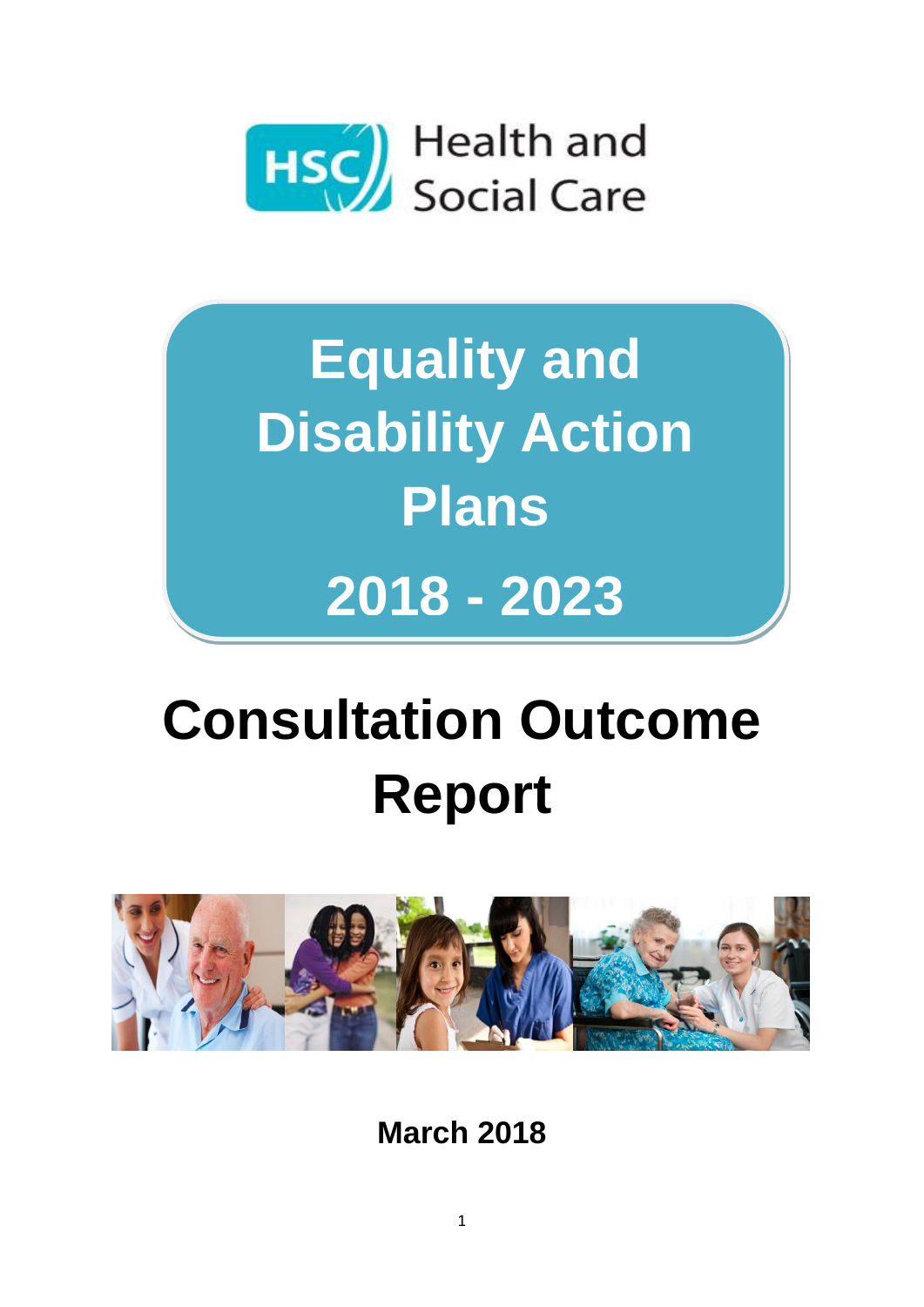#### **Contents page**

| Introduction and background  | 3  |
|------------------------------|----|
| <b>Consultation feedback</b> | 6  |
| 3. Monitoring and review     | 16 |
| Contact details              |    |
|                              |    |

#### **Acknowledgement**

We would like to extend our sincere appreciation to everyone who participated in the pre-consultation event in January 2017 and to all who helped shape the draft plans. The Trusts also wish to thank all those who provided considered responses during the public consultation phase. Your valuable contributions have helped to shape the final plans.

In the true spirit of partnership working, co-production and co-design we look forward to working with the Section 75 groups in seeking to implement the measures in our plans.

#### **Alternative Formats**

If you require this information in a different format for example, a minority language, Easyread, large print, Braille or electronic formats please contact us. (Contacts listed on Appendix 1.)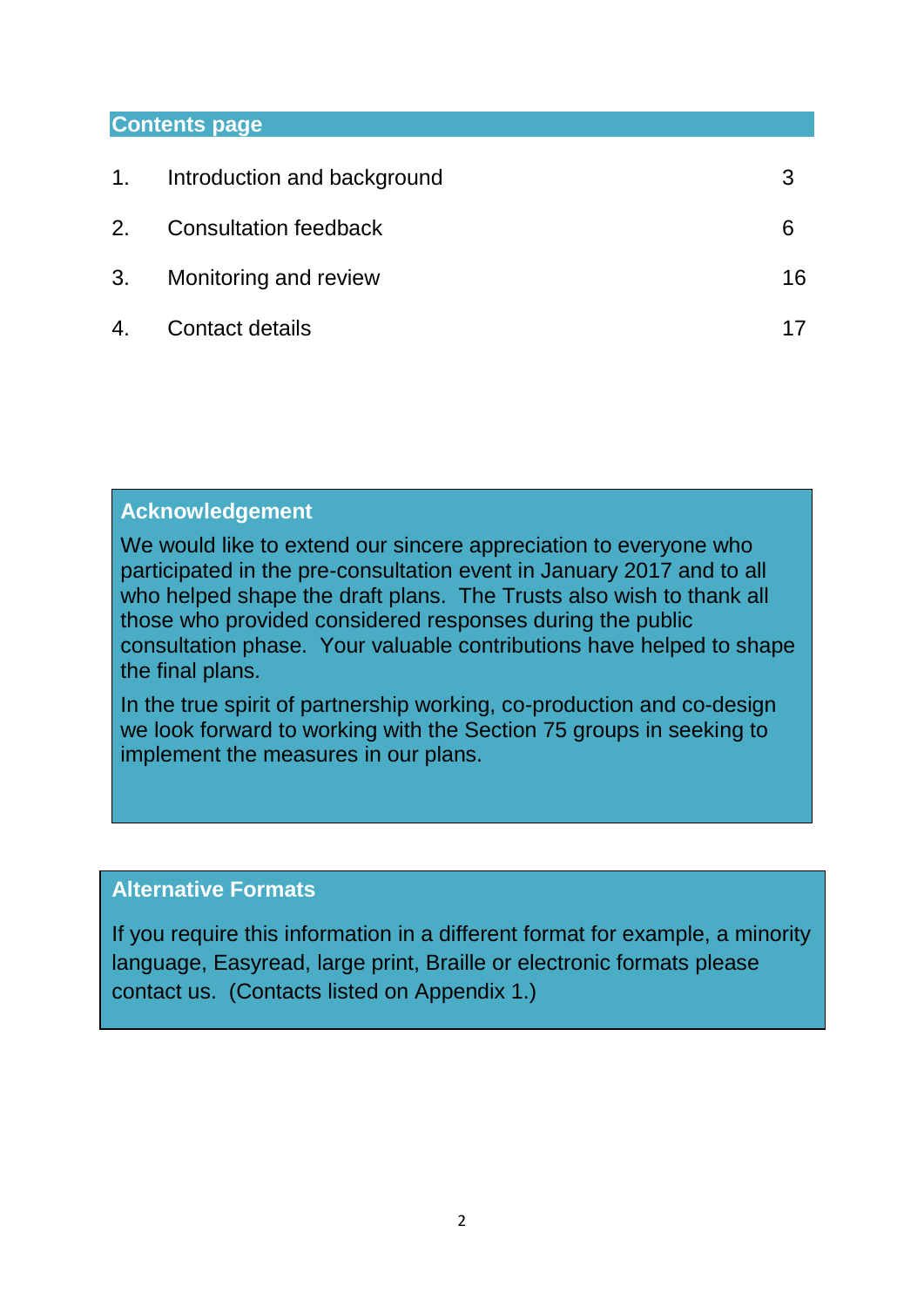#### **1 Introduction and background**

The five Health and Social Care (HSC) Trusts and the Northern Ireland Ambulance Service have concluded their public consultation on their draft regional equality and disability action plans. These plans set out the actions we proposed to take forward collaboratively over the next five years.

This consultation ran from 7th August to 7th November 2017. At the same time we also consulted on our respective local plans.

During the consultation period, consultees were invited to respond to the draft plans to ensure that the measures identified impact positively on the lives of service users, carers and staff.

#### **Pre-engagement**

The draft plans were shaped and developed with input from a range of stakeholders during a pre-consultation event on 19 January 2017. The purpose of this Delivering Together Workshop was to engage with a wide range of key stakeholders regarding development of their new 5 year Section 75 Inequalities Action Plan and Disability Action Plan which will span the 5-year period from 2018-2023. This approach was in keeping with the clear direction set out by the Health Minister's Health and Wellbeing: 2026 Delivering Together strategy. The purpose of working in this way is that plans will be designed for and with people and communities rather than by organisations and services.

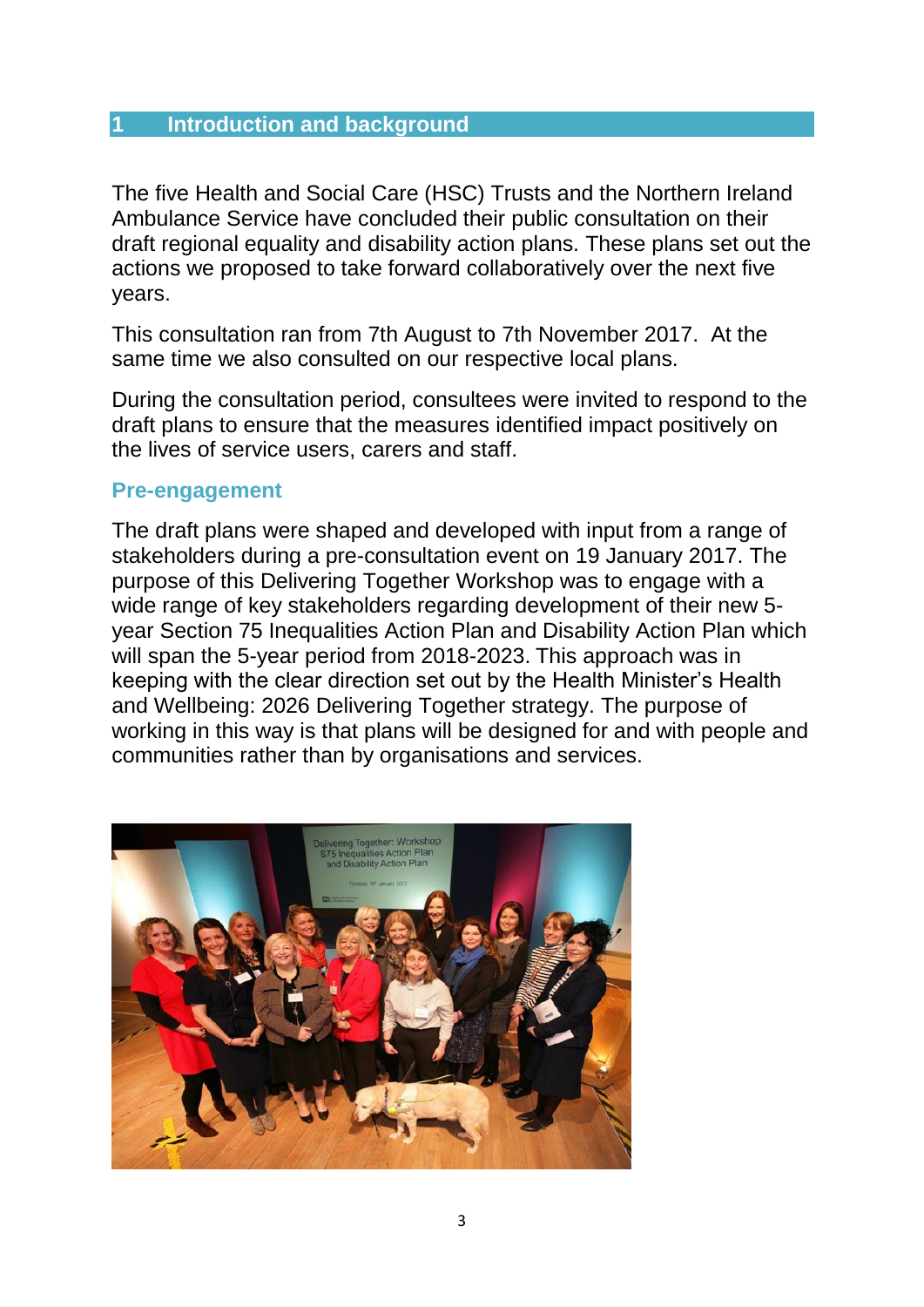It was important to continue the established dialogue and engagement with the local community and with those who have an interest in how we provide health and social care services. This on-going engagement and partnership working has been instrumental in the development of the Plans.

A wide range of stakeholders were invited to the event and we hosted the event with a "blank canvas" in order to co-design the proposed actions in partnership with a wide range of participants. In order to maximise opportunities for providing views, feedback was gathered during the event using a variety of methods including café style conversations, a 'Big Brother' style diary room, a Graffiti Wall and postboxes.

To inform development of our regional and local Equality Action Plans and Disability Action Plans and Good Relations Plans and to maximise opportunities for involvement, the workshop comprised café style conversations regarding the following 5 areas.

|                      | [Hsc] Health and Simplifying our Section 75 processes |
|----------------------|-------------------------------------------------------|
|                      | [Hsc] Health and Promoting equality                   |
| Health and Our Staff |                                                       |
|                      | [HSC] Health and Disability Duties                    |
|                      | [Hsc] Health and Promoting good relations             |

An [outcome report](https://consultations.nidirect.gov.uk/hscni-belfast-trust/equality-disability-plans/supporting_documents/Outcome%20report%207th%20march.pdf) was produced to highlight the process and the rich information received and how we, as Health and Social Care Trusts, would use this information as the basis of our respective action plans.

We then set about developing our draft plans largely based on the feedback from the pre-consultation event and also on our audit of Section 75 inequalities. The HSC Trusts worked collaboratively to develop a regional Equality Action Plan and regional Disability Action Plan and furthermore worked on formulating a local action plan for each Trust area.

All the feedback received shaped all the plans. Our draft actions were based on what we were told at this event and in other forums. Our actions were also informed by our broader research and audit into the inequalities (emerging themes) that still exist in health and social care.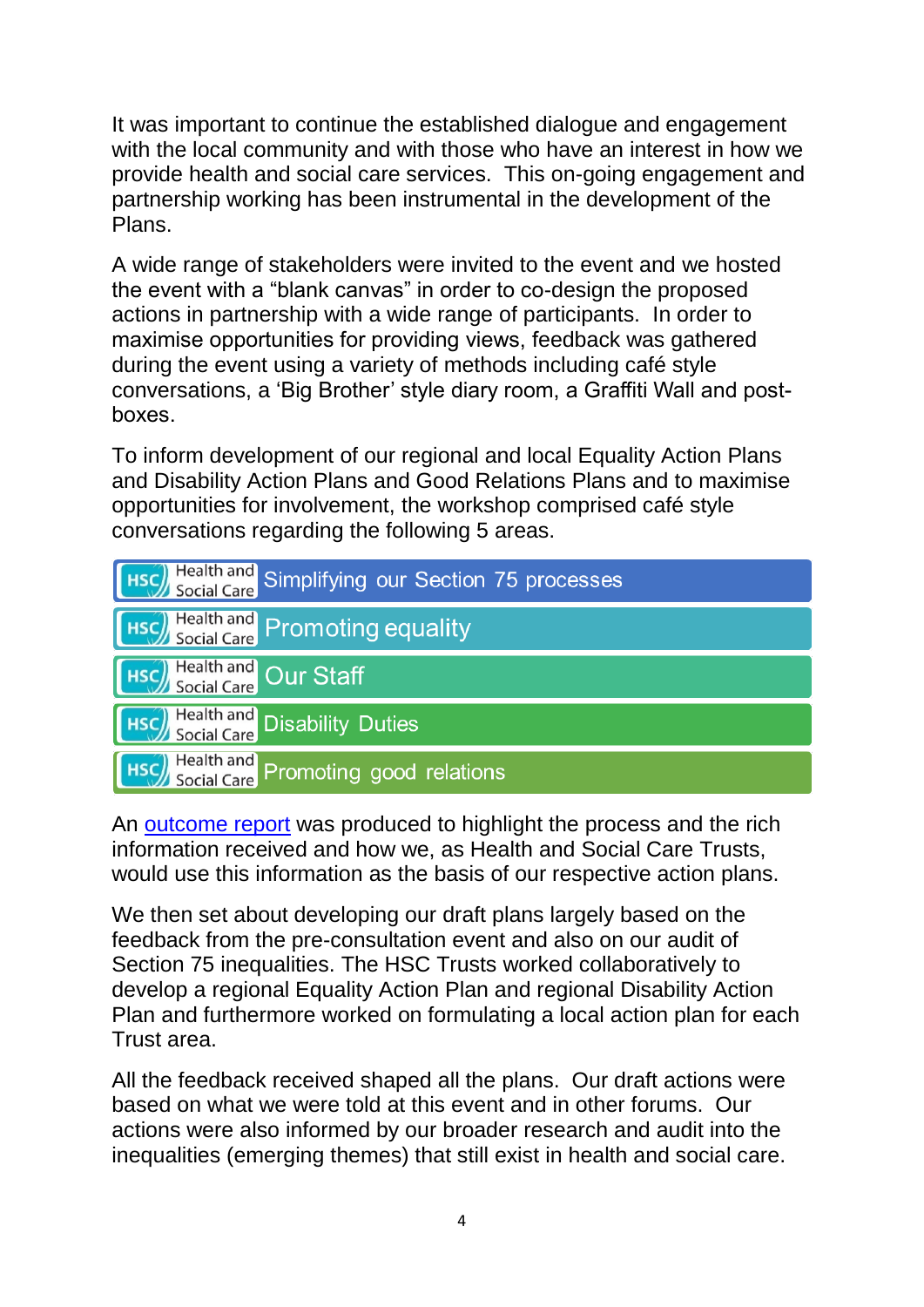## **Formal Thirteen Week Consultation**

In addition to the pre-engagement event we formally consulted collaboratively on our plans from 7th August to 7th November 2017. Over 1500 groups, organisations and individuals listed in the Trusts' regional consultation database and local consultees received an email or letter informing them of the consultation arrangements. Consultees were encouraged to respond using Citizen Space, an online consultation platform, to simplify the process of responding to the public consultation. This link was available and readily accessed on our websites. An overview of the plans and how to respond was also provided in British and Irish Sign Language. Plans were also available in easy read format and other formats on request.

In recognition that some people may prefer to respond in a different way, views were welcomed by a variety of means including in writing, email, telephoning and face to face meetings.

During the formal consultation responses were received from the following organisations. HSC Trusts received written responses from the following organisations:

- Alzheimer's Society
- Autism NI
- Belfast Trust Carers' Reference Group
- Equality Commission Northern Ireland
- Lisburn and Castlereagh Borough Council
- Parenting NI
- Royal College of Speech and Language Therapists
- Sinn Fein
- TILLI (Tell it Like it is)
- Unison

Trust Equality Leads also had the pleasure of attending the annual conference of the Northern Ireland Pensioners' Parliament at the Europa Hotel on Thursday 26th October 2017 and took note of the health and social care motion, relating to the action plans.

Through CItizenspace the online consultation software tool Trusts received responses from 15 individuals – including staff, service users, and the community and voluntary organisations.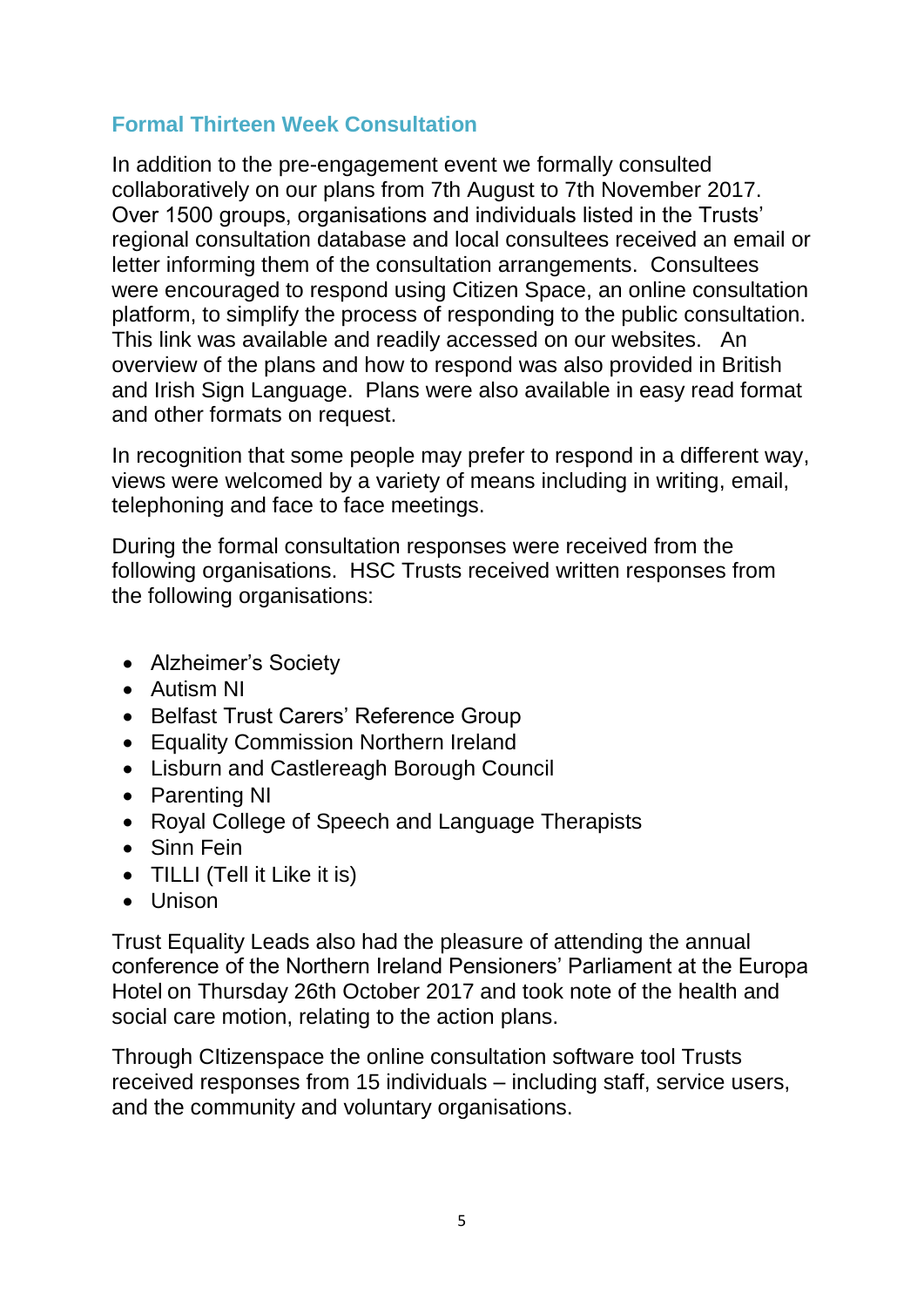#### **Outcome of consultation and engagement**

The Trusts have reviewed each response, identified the key themes which have been reflected in this report for our Trust Boards and for information purposes for interested stakeholders. Plans have been amended to reflect the feedback we have received.

Our Trust Boards have considered this report and the amended plans at their public meetings held throughout March 2018. On approval, this report and all amended plans are now available on all Trust websites and all individuals and organisations we have engaged with and those listed on the consultation database have been notified**.**

#### **2 Consultation feedback**

All the feedback received has been analysed and grouped into the emerging key themes as detailed below.

#### **General comments**

In general the actions in the plans were supported. Collaborative working between HSC Trusts and the NI Ambulance Service was welcomed.

*"Working in partnership provides the Trusts and Ambulance Service with the opportunity to identify regional priorities, to share best practice and pool resources complementing work at local level."*

There was acknowledgement of the range of initiatives that Trusts and NIAS have undertaken over the last planning cycles aimed at embedding the principles of equality and good relations in policy, planning and practice.

The importance of co-design and partnership working was emphasised and it was suggested that links should be made with community planning processes in local Councils. It was suggested that draft plans do not currently address The Rural Needs Act or the Brown Principles.

Clarification and further information was sought on the research referred to on page four of the draft equality plan and further detail was sought on the ECNI Statement of Inequalities referred to on page five of the plan.

There was support for an annual 'Equality' event to showcase best practice and the suggestion that this should highlight the work done by allied health professionals in supporting people with disabilities.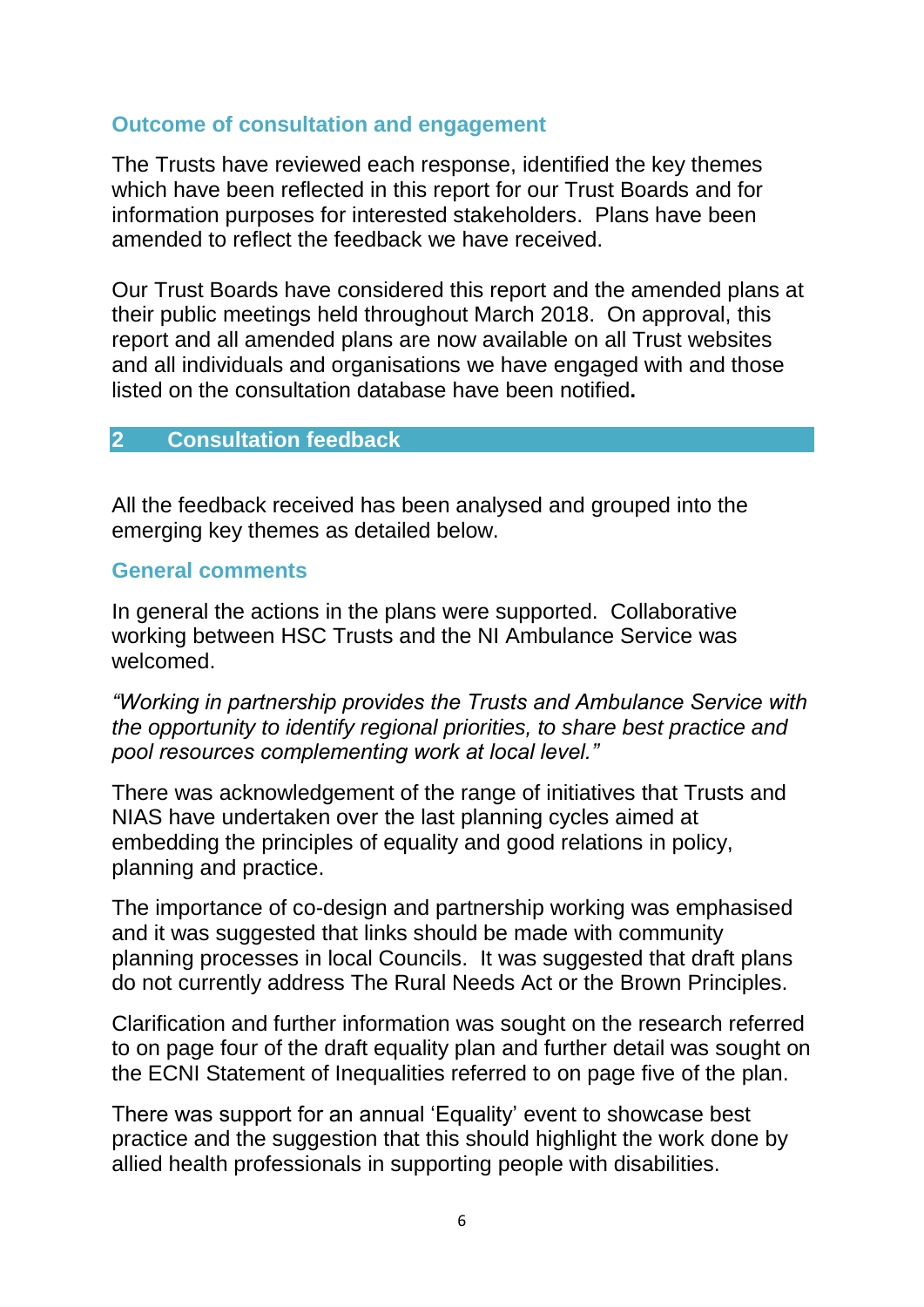The Trusts will link with their Regional HSC Community Planning Forum (comprising all HSC bodies) to ensure that the actions in the plans are reflective of and linked to local community planning.

Trusts are currently considering the impact of the Rural Needs Act and developing structures and processes to ensure compliance.

Trusts will reflect the Brown Principles in the development of any future guidance for Trust Board, Senior Managers and Policy Makers.

The up to date audit of inequalities Emerging Themes document is available on all Trust websites.

The Trusts look forward to highlighting the excellent work done by allied health professionals at its first annual 'equality' event to showcase best practice.

## **Layout and format of plans**

It was felt that the plans should include a summary of achievements from the 2014-2017 action plans, a summary of inequalities and additional information on the sources used to inform the audit of inequalities (Emerging Themes document) and the actions identified. And that reference should also be made to the ECNI's policy position papers.

It was suggested that whilst the actions are positive in principle more detail is required and plans should include clear and measurable performance indicators, outputs and outcomes and quantify "activities" over the five year timeframe.

It was recommended that a robust monitoring and evaluation framework should be developed to inform progress and measures in the plans should track progress across all S75 grounds.

There was concern that some of the equality action plans include a very limited number of actions and while actions in the regional plan were welcomed there was also some concern about local implementation.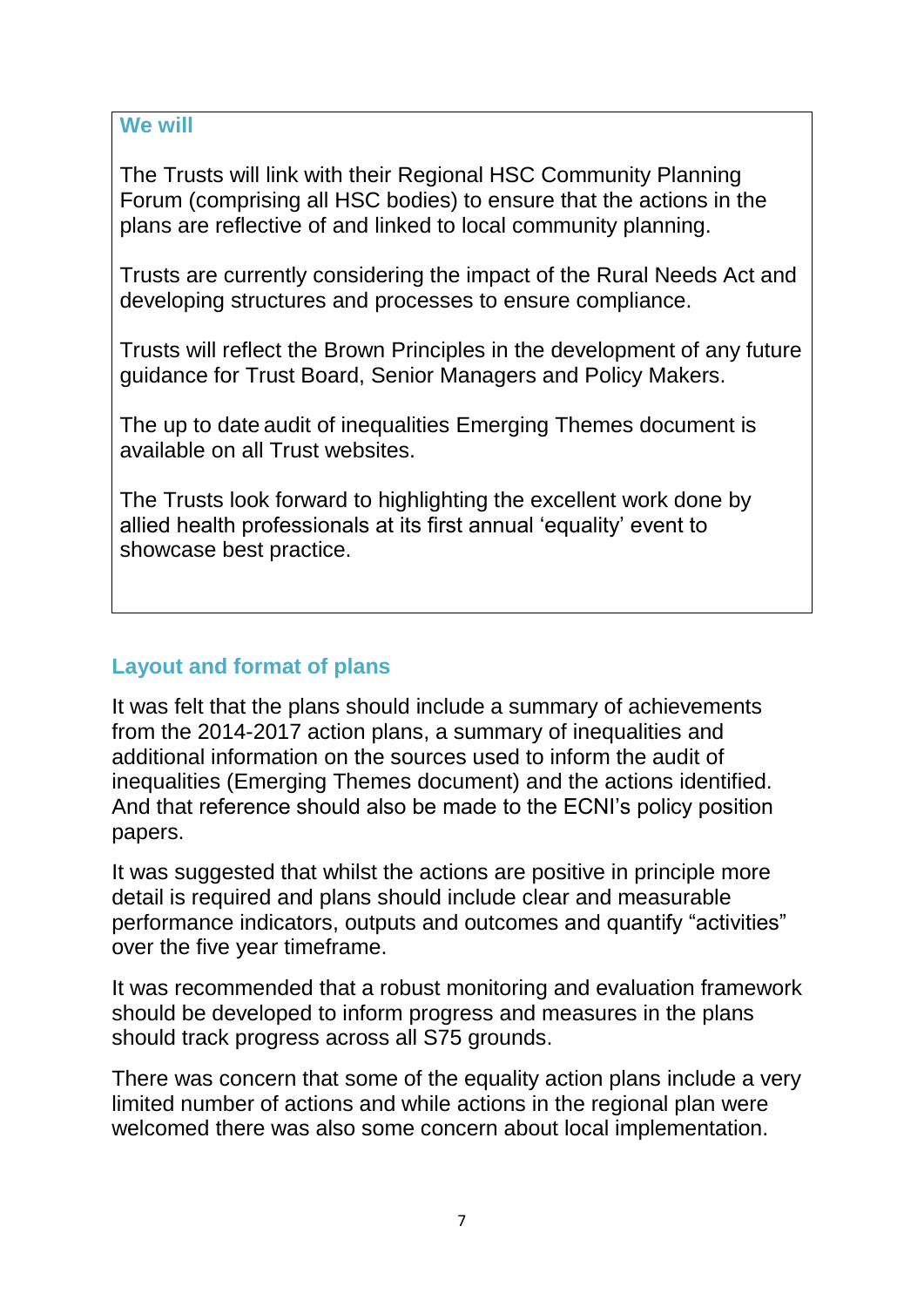A summary of achievements from the 2014-2017 action plans is now included in the new plans.

Details of sources used to inform the audit of inequalities and the actions identified are now detailed in the updated audit of inequalities (emerging themes) document which is available on all Trust websites.

The plans have been further strengthened to clarify the performance indicators over the five year timeframe.

A robust monitoring and evaluation framework, that tracks progress across all S75 grounds has been established – for more detail see page 17.

## **Screening and Equality Impact Assessment (EQIA) processes**

The proposal to improve the quality of screening and EQIA processes and showcase best practice was welcomed. There was a view that the section on 'simplifying our process' should focus on improving how the Trusts 'discharge their S75 obligations'.

It was suggested that the focus should be on building capacity of Trust policy makers to mainstream equality screening and the EQIA process into development and review of policy/decision making and ensure that policies do not discriminate or disadvantage any of the S75 groups even where it is perceived that they will be beneficial to others/groups.

There was a view that 'those in managerial positions' should be 'more engaged' in their S75 obligations and that S75 is intended to be 'transformative' and used to facilitate better public policy making and outcomes. It was felt that all "change management proposals' should be subject to EQIAs.

The view was expressed that equality leads should play an integral part of the policy development and decision-making processes, challenging the direction of policies when required. There was some concern about 'non-compliance' with Trusts' S75 obligations in relation to savings plans consulted on during 2017.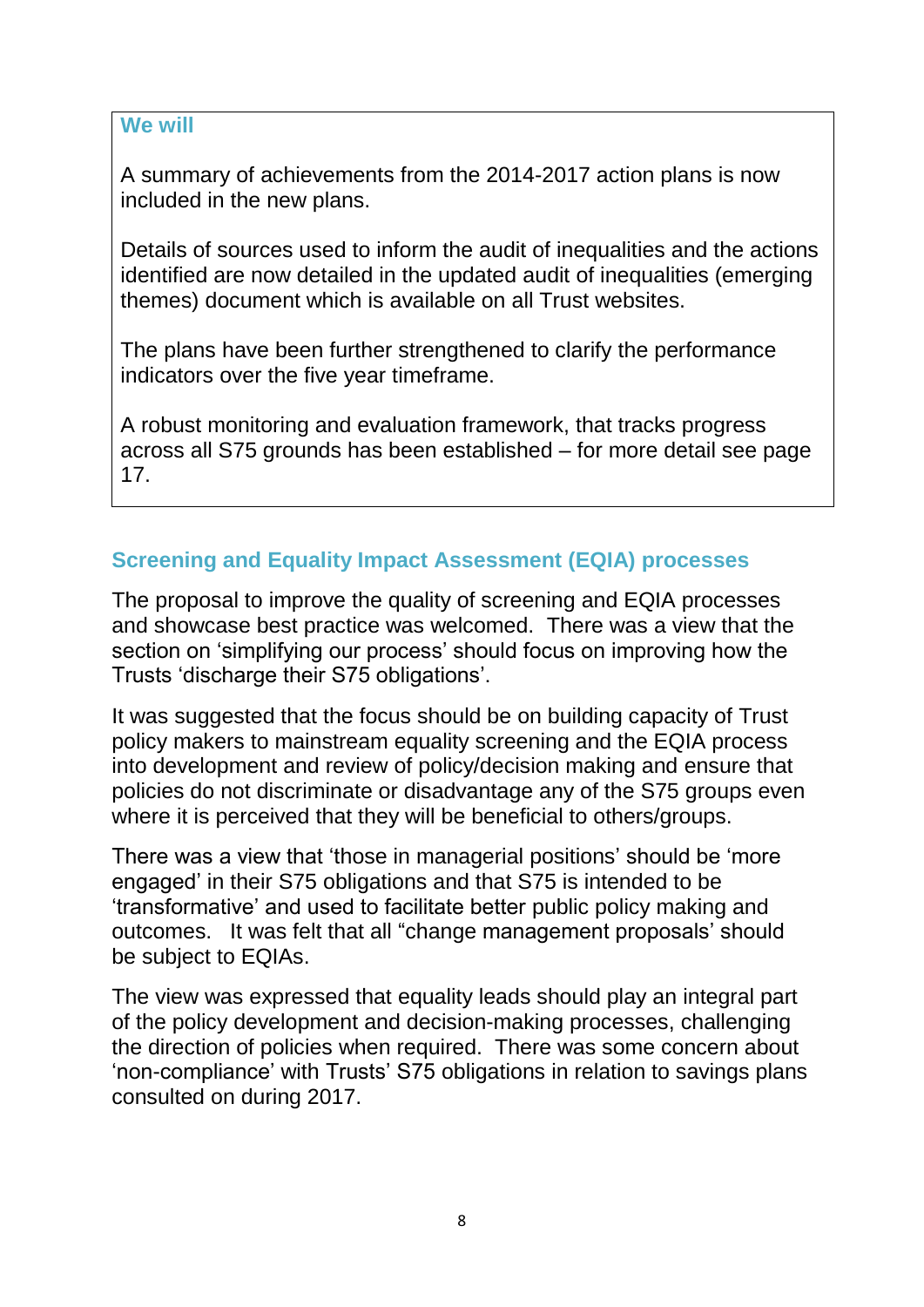Trusts will ensure that the section on 'simplifying our process' will focus on improving how the Trusts 'discharge their S75 obligations'. This section is retitled 'Ensuring the Effective Discharge of our S75 Equality Duties' to ensure the appropriate message is conveyed.

Trusts have for many years been developing support tools to build the capacity of policy makers to mainstream equality. Trusts believe the development of a regional HSC Screening and Equality Impact Assessment (EQIA) Tool Kit and review of training will ensure best practice across all levels and ensure consistency.

Trusts will ensure that "change management proposals' are screened in line with ECNI guidance and if appropriate subject to full EQIA. It is important to note that all Trust equality leads do play an integral part of the policy development and decision-making processes.

The Trusts acknowledge the concern raised in relation to S75 compliance during the savings plans consultation in 2017 but believe that this is beyond the scope of the Equality and Disability Action Plans and all issues raised relating to this have been fully responded to in each of the Trusts' Savings Plan – Consultation Outcome Reports available on Trust websites.

## **Communication**

A key theme of the responses related to communication and the view was expressed that the approach to communication must include the physical communication environment as well as effective information dissemination.

It was suggested that the bespoke needs of individuals with communication difficulties should be considered as this group are most likely to experience inequalities and that 'My Journey My Voice' should be promoted as part of any review of training. It was also suggested that 'inclusive communication' is included to make sure that people with communication support needs are not marginalised.

There was a recommendation that adjustments should be made to information to ensure it is accessible for people with Autism and that specific Autism awareness training should be provided to staff.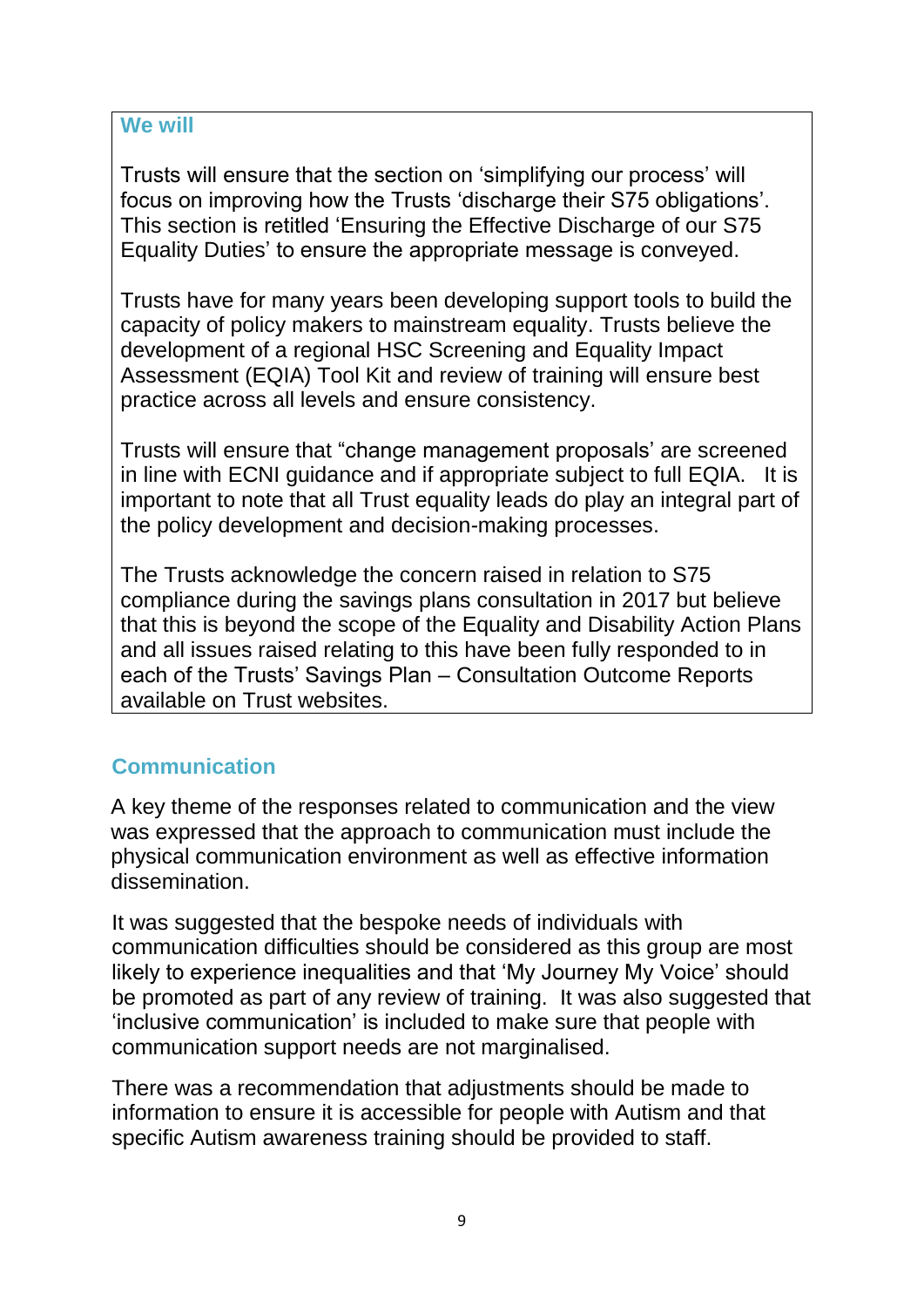There was concern that Northern Ireland does not have the 'Accessible Communication Standard' similar to England and the suggestion that the five standards should be included in the proposed 'welcome pack'.

The view was expressed the Northern Ireland Health and Social Care Interpreting Service should include all forms of communication support.

It was suggested that the plan should include an action to support the development of positive attitudes to communication disability at a young age to promote inclusion, good mental health and reduce bullying.

#### **We will**

Trusts will ensure that all actions relating to communication include the physical communication environment and effective information dissemination.

Plans have been amended to include an action to support the development of positive attitudes to communication disability.

The review of training will consider and learn from the 'My Journey My Voice' and ensure that specific Autism awareness training is provided to staff.

An action has been added to the plan to include a commitment to adopt an 'Accessible Communication Standard' similar to England and the five standards will be included in the proposed 'welcome pack'. This will ensure information is accessible for people with Autism.

#### **Procurement**

The commitment to ensuring that equality and human rights are at the heart of procurement was welcomed but more information was sought on the process and it was suggested that Trusts engage with unions on the proposed 'checklist'. It was suggested that the Trusts should include a specific target in the equality action plan to comply with the ECNI guidance on 'Equality of Opportunity and Sustainable Development in Public Sector Procurement.'

The Trusts were also urged to engage with unions on the development of a checklist to ensure equality, disability and human rights are at the 'heart of procurement'.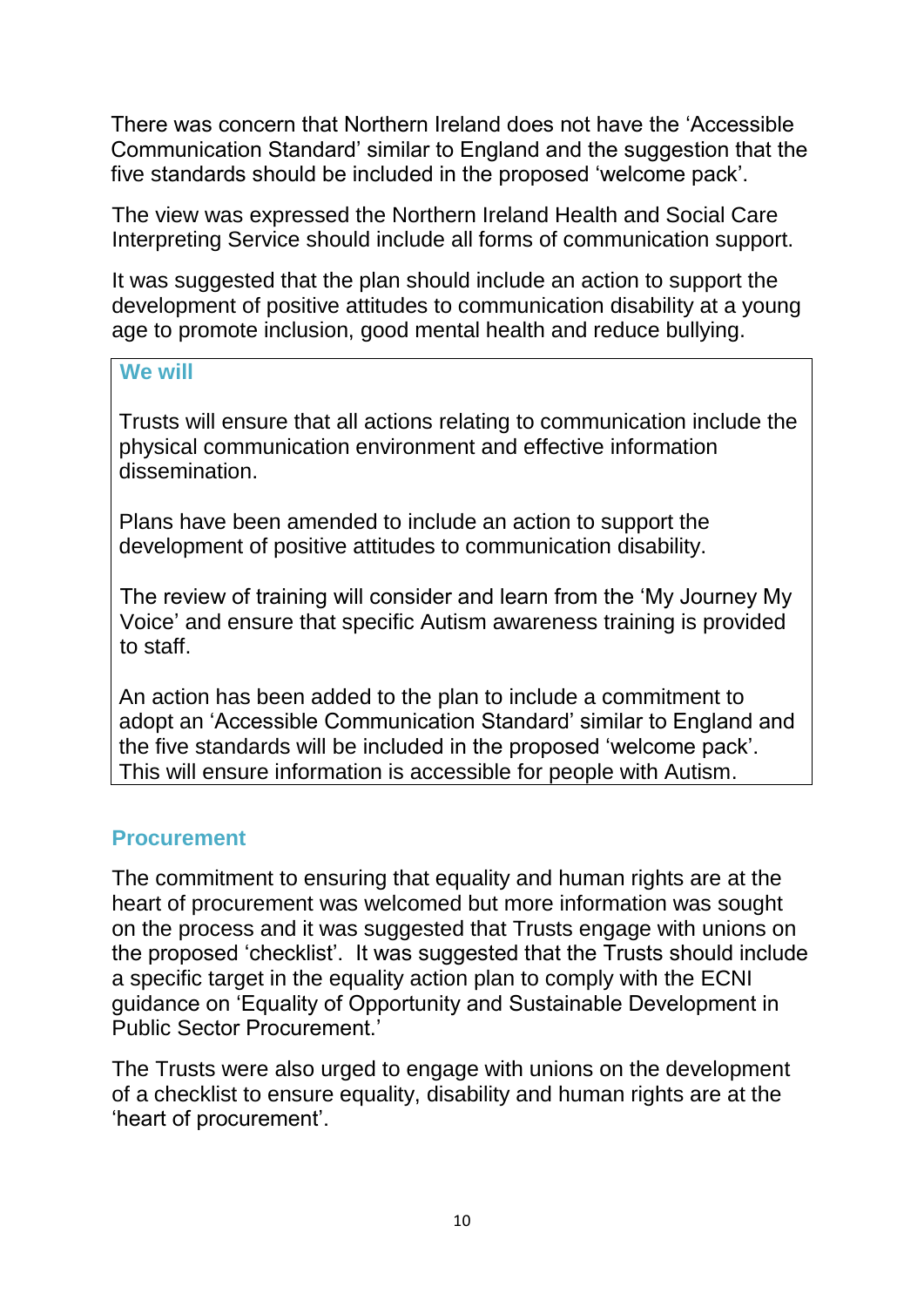Trusts look forward to working with a range of partners, including unions, to develop a checklist that ensures equality, disability and human rights are integral to the procurement process. This checklist will ensure compliance with the ECNI guidance on 'Equality of Opportunity and Sustainable Development in Public Sector Procurement' – as relevant to health and social care.

HSC Trusts will bring forward the checklist in relation to procurement to year 1– it is important to note that this has been preceded by regional HSC workshops which have focussed on equality, human rights and disability considerations

## **Further suggestions for inclusion in Equality Action Plan**

It was also suggested that Trusts should work in partnership with older people's groups to develop guidance for HSC staff on meeting the needs of older people.

The view was expressed that the plans should include actions to 'combat systemic health inequalities between those in the most and least deprived wards'. There was recognition that reducing inequality requires a cross governmental approach but it was felt that health has a key role to play and the regional action plan should include a commitment to address this.

It was suggested the plan should also include actions relating to homeless people, children in care and victims of crime.

#### **We will**

The Trust has included an action in the plan which commits to working in partnership with older people's groups, including the Pensioner's Parliament, to develop guidance for HSC staff on meeting the needs of older people.

It is important to note that the Equality Action Plan and Disability Action Plan are developed to specifically address inequalities relating to the relevant legislation and relevant equality categories.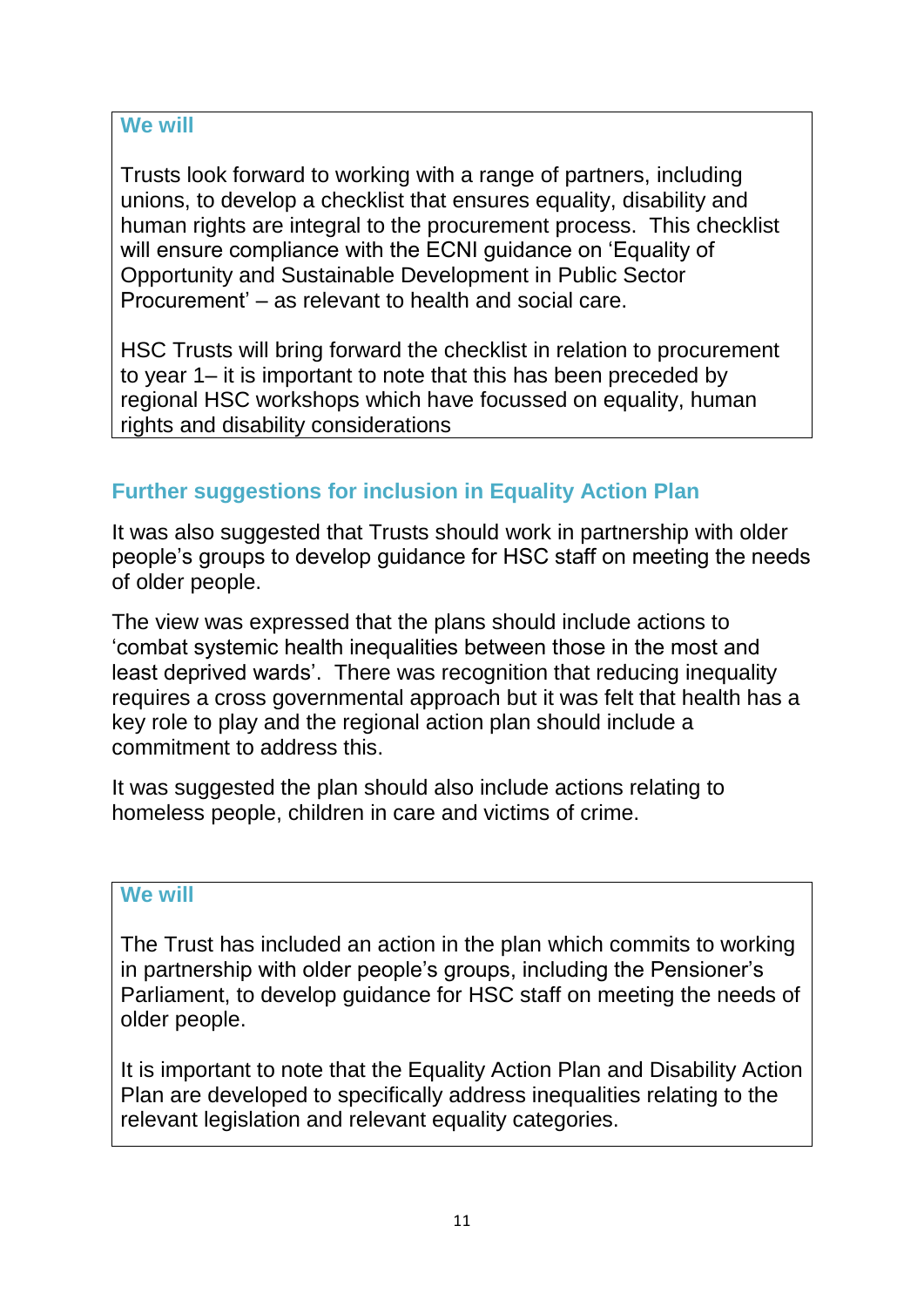## **Supporting our staff**

Another key theme emerging from the responses focused on recommendations and suggestions relating to how we support our staff. It was suggested that Trusts can address inequality in their functions as an employer through providing employment opportunities for marginalised Section 75 groups and the long term unemployed and improving pay and terms and conditions. It was felt that given the size of the Trusts' workforce, ambitious targets should be set to employ a certain number of people with disabilities and care leavers.

It was suggested that Trusts need to ensure that the recruitment and selection processes are equally accessible to external applicants as well as internal applicants to avoid potentially perpetuating existing religious under-representation within Trust workforces. It was suggested that the recruitment and selection should be reviewed to make sure that people with communication support needs are not disadvantaged and that the shortlisting criteria 'good oral communication skills' should be reviewed as it may discriminate against people with a communication disability.

There was a view that equality should be at the centre of the negotiating arrangements each Trust has with UNISON and that Equality Leads should attend regular meetings of local negotiating structures.

It was suggested that Trusts should begin to collate information on the gender pay gap and continue to support projects that provide support to victims of domestic violence. The Gender Identity and Expression Policy was welcomed.

There was some concern about the impact of Brexit and Trusts were asked to carry out a baseline assessment of the extent to which health and social care services are dependent on migrant workers and to review their Joint Declaration of Protection.

There was a call for the Plan to commit to the real living wage being the minimum pay point for health and social care workers regardless of age and it was suggested that younger workers should be employed on permanent, public sector contracts.

#### **We will**

As one of the largest employers in Northern Ireland, Trusts are mindful of the role they can play in addressing inequality and have included an action to work on this.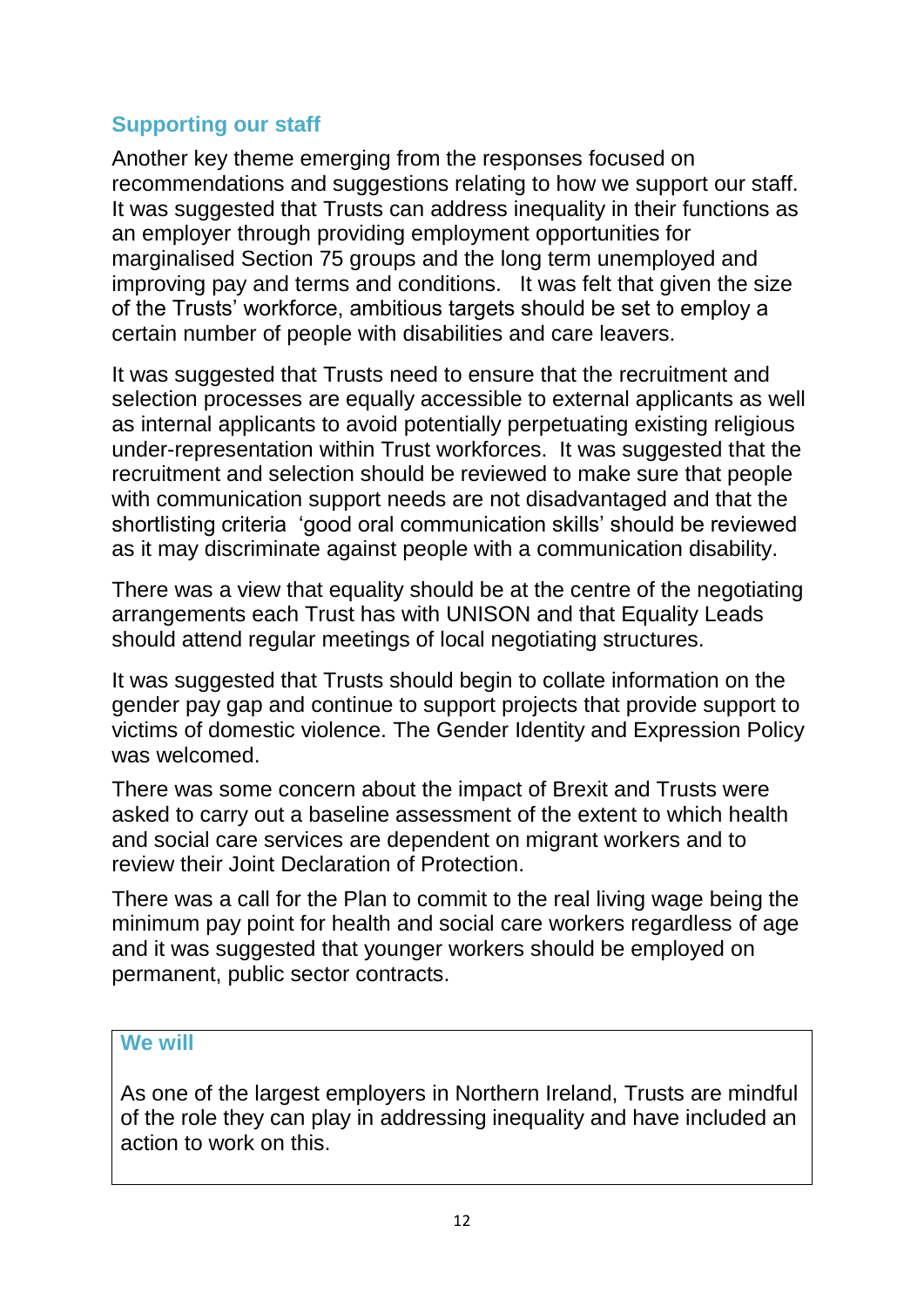Trusts will ensure that the action relating to simplifying the recruitment and selection process reflects the needs of both external and internal applicants and the needs of people with communication support needs. This will also be reflected in new regional HSC guidance on Recruitment and Selection.

The Trust has long established negotiating arrangements with unions and when appropriate Equality Leads have attended and will continue to attend meetings.

A Gender Identity and Expression Policy has been consulted on and is in the process of being approved locally by each of the Trusts. A Task and Finish Group has been established to ensure the effective implementation of this policy across health and social care.

Trusts are committed to ensuring compliance with any new legislation governing gender pay reporting and addressing any inequalities identified. A position paper has been considered by Trust Human Resources Directors – however it is important to note that in the absence of a functioning Assembly, ratification is not possible.

Departments are working collaboratively to ensure that the impact of Brexit is fully identified and where possible mitigated. Trusts will continue to work collaboratively in line with Departmental guidance.

Each Trust has a Joint Declaration of Protection which is reviewed regularly in partnership with union colleagues.

The Trusts continue to consider pay and remuneration of the health and social care workforce and obligations that will flow from any new legislation that governs pay.

## **Disability Action Plans**

The broad range of actions included in the Disability Action Plan was generally welcomed. There was a view that the Disability Action Plan (DAP) should include a definition of disability to ensure that people reading the plan understand the broad context and performance indicators that are clear and measurable. There was also a view that actions in the DAP should 'go beyond' what is already required under the Disability Discrimination Act (DDA) Part II. It was suggested that the DAP would benefit from clear links between the two disability duties. There was concern that Northern Ireland is falling behind the rest of the UK in disability legislation as it does not have an 'accessible communication standard' and it was suggested that all health and social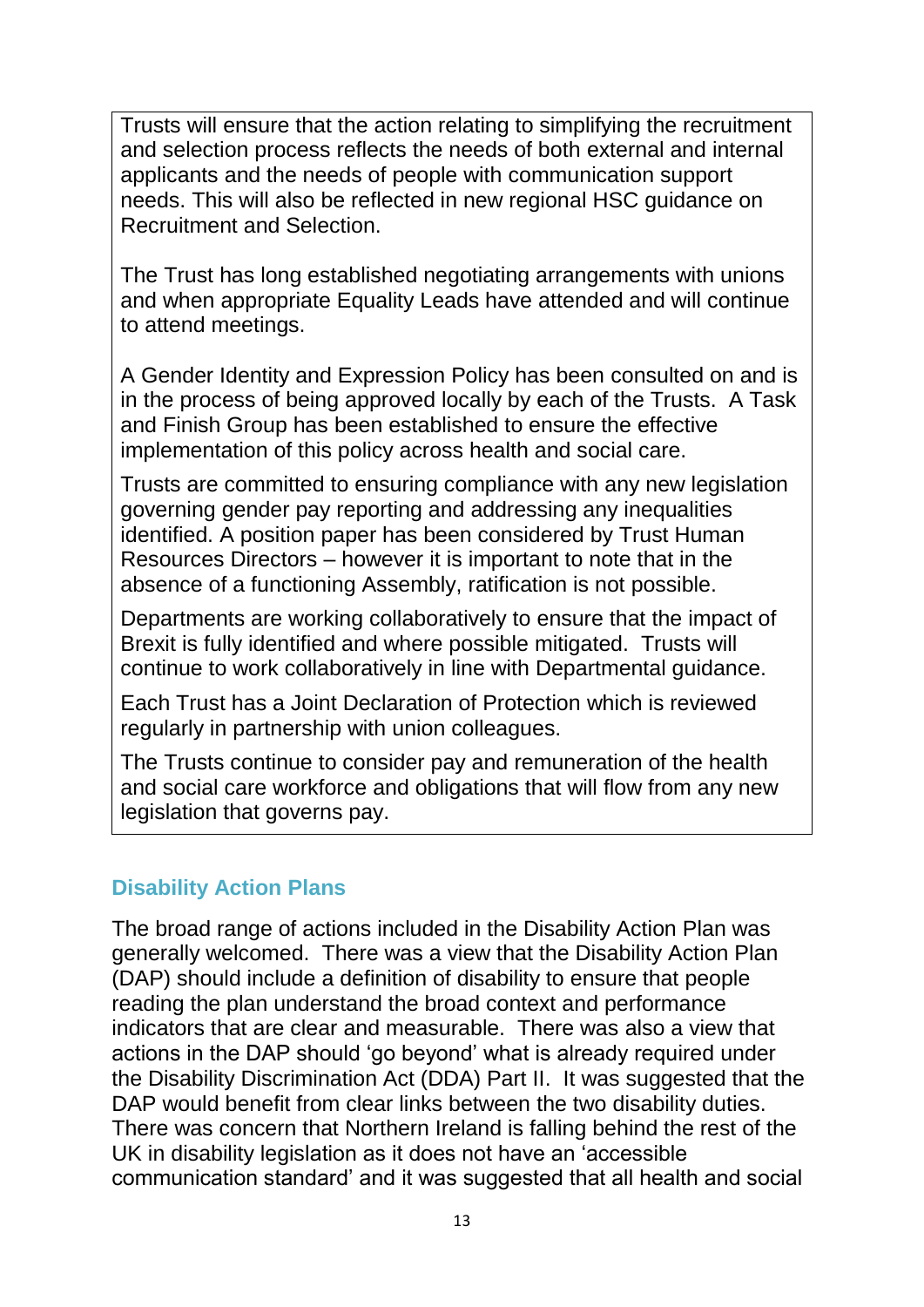care information is standardised and accessible to people with communication difficulties.

It was suggested that the plan should include actions for all groups of people with disabilities as should include actions relating specifically to communication disability. It was also suggested the disability equality training should include information about communication disability. There was a call to promote the 'My Journey My Voice' programme as part of disability equality training. More detail was requested on how the training is to be delivered over the course of the DAP and on how monitoring and evaluation could measure the impact of training on both the duties.

There was a recommendation that the electronic care record should include a section describing that an individual has a communication difficulty and the accessibility check list should include statements which demonstrate an inclusive communication approach. It was also suggested that the 'Employment of Persons with a Disability' policy should cite communication disability as a hidden disability and the "guidance on supporting people with Autism in employment " should be broadened to include supporting people with communication difficulties. Likewise it was felt that any communication strategy should include a section on 'inclusive communication' to ensure that people with communication support needs are not marginalised.

It was felt that the Plan should include an action relating to needs of people affected by dementia, and for those needs to be properly understood by staff.

There was also a call for 'more ambitious' employment related targets given the number of staff employed by the Trusts.

It was suggested that the structures within Trusts are confusing and the language used and names given to services are not understood by the public.

Trusts were urged to establish a process that ensures access to all forms of communication support including support for BSL users, Makaton users and people who have Autism Spectrum Disorder.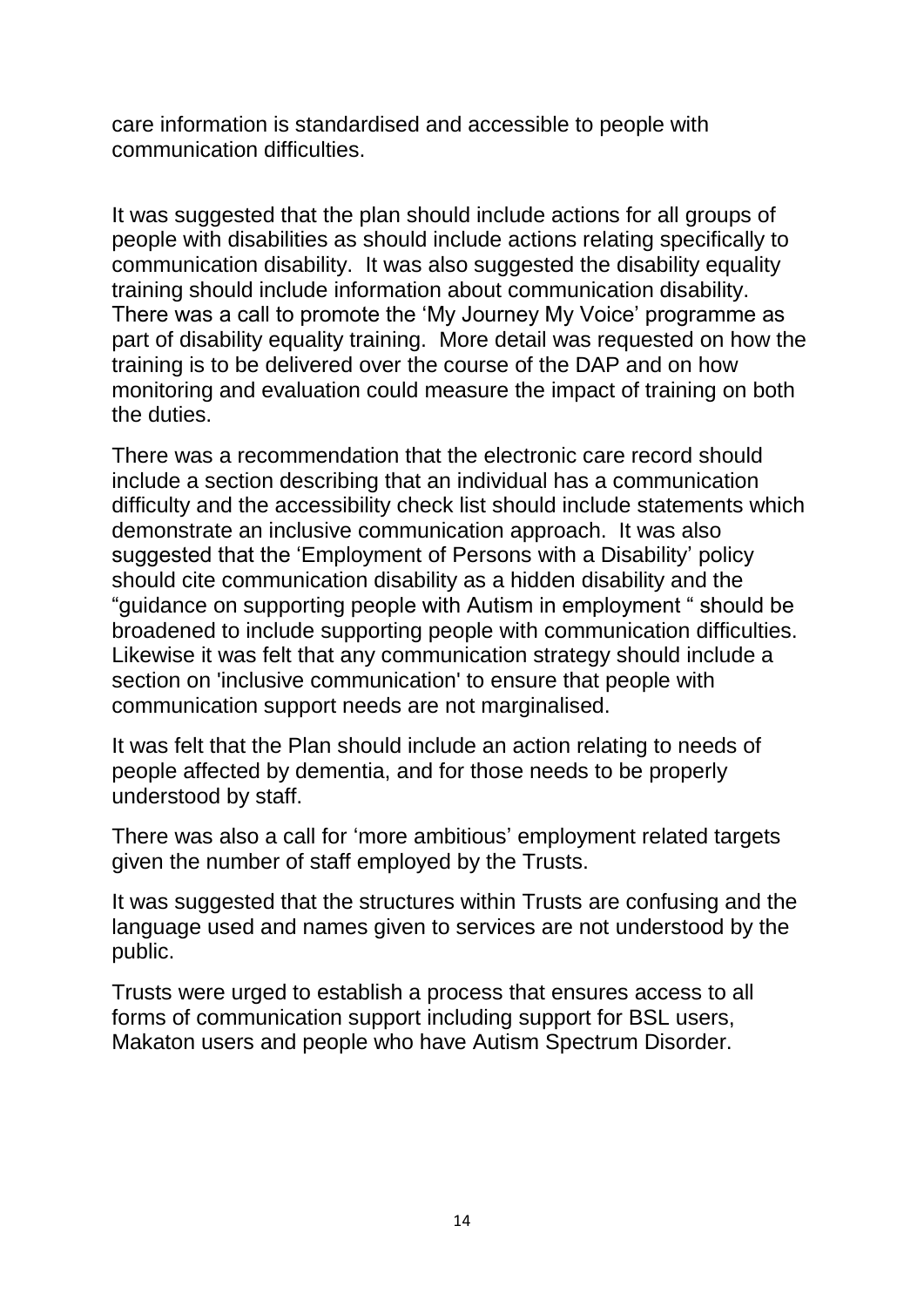The Disability Action Plan (DAP) has been amended to include a definition of disability and performance indicators.

The DAP now sets out which actions are related to the two disability duties.

An action has been added to the DAP to examine the 'accessible communication standard' and promote the standardisation of all health and social care information and ensure accessibility to everyone including people with communication difficulties. The Trusts are committed to ensuring that the language used in communication is easy to follow and is understood by the public.

The DAP includes an action that commits to ensuring access to all forms of communication support including support for BSL/ISL users, Makaton users people who have Autism Spectrum Disorder.

The DAP has been amended to include an action relating specifically to communication disability and now includes more detail on training and how that will be monitored.

Trusts will ensure that the accessibility check list includes statements which demonstrate an inclusive communication approach. Trusts will also examine how the electronic care record could include a section describing that an individual has a communication difficulty.

The 'Employment of Persons with a Disability' policy will identify communication disability as a hidden disability and the "guidance on supporting people with Autism in employment" will include supporting people with communication difficulties.

The Plan has been amended to include an action relation specifically to people living with dementia.

## **Partnership working**

There was support for the commitment in our Plan to continue to work with individuals, representative groups and trade unions to make sure that our actions make a real difference both for our service users and for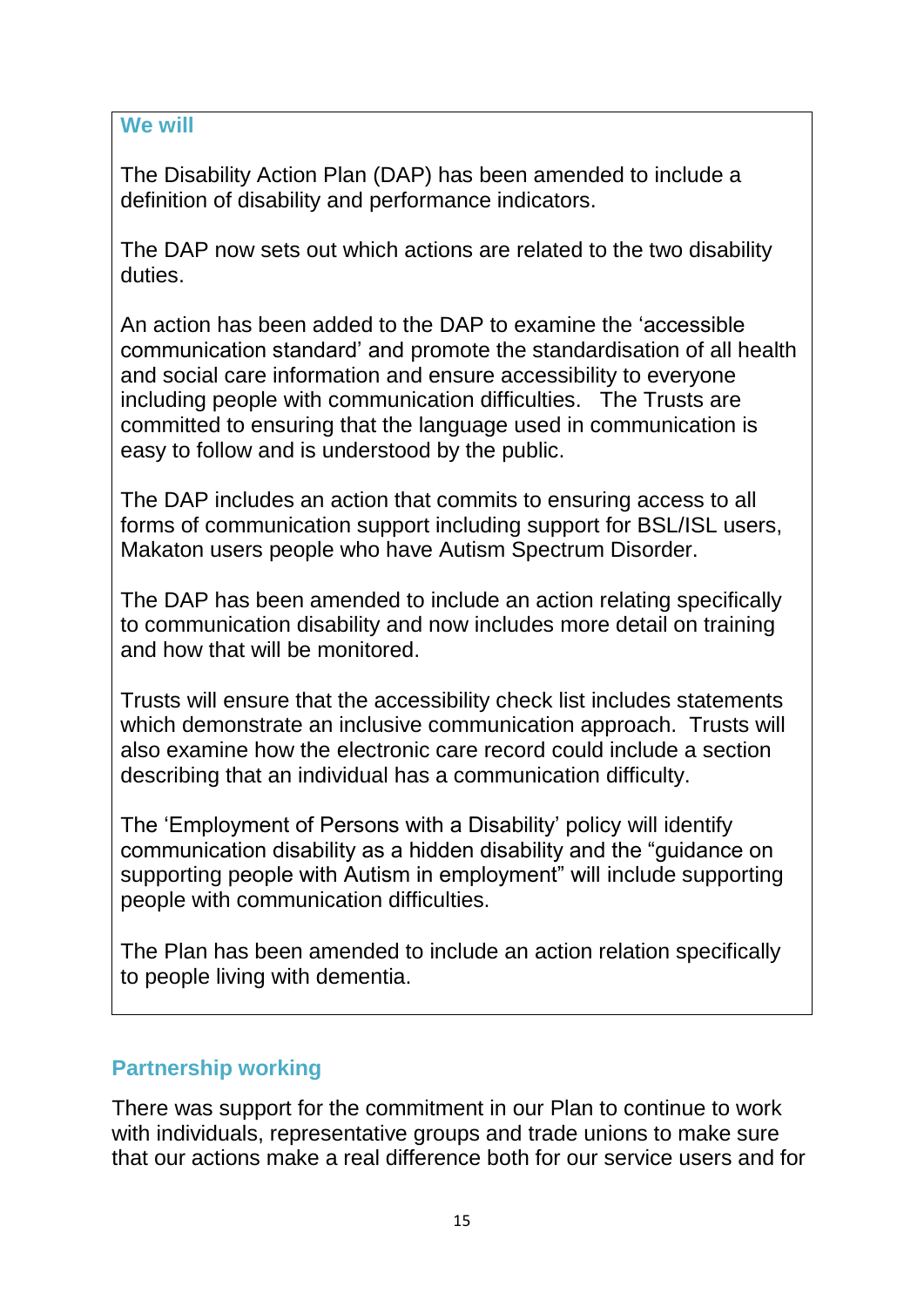our staff. There was also support for the establishment of a Joint Consultative Forum. It was suggested that as Unison is the largest trade union in the health and social care sector it should be invited to sit on the Joint Consultative Forum and that Trusts should make a commitment in the Plan to partnership working with Unison as 'part of the core business'.

#### **We will**

The Trusts are committed to the establishment of a Joint Consultative Forum. The Trusts will continue to work with all trade unions to ensure effective partnership working. Trade unions currently sit on range of local and regional negotiating fora across health and social care and Trust are committed to ensuring the effectiveness of these partnerships.

## **Monitoring and review**

We are aware that our plans may be issued prior to the publication of the Equality Commission's key statement on inequalities in health and social care and as such, commit to keeping our plans as living documents which may be added to or amended over their lifespan of the next 5 years, as more information becomes available or priorities change.

Progress in implementing the measures contained in all the Plans will be reported on via annual Section 75 Progress Reports to Trust Boards and the Equality Commission. Copies of the progress reports will be made available on the Trusts' websites.